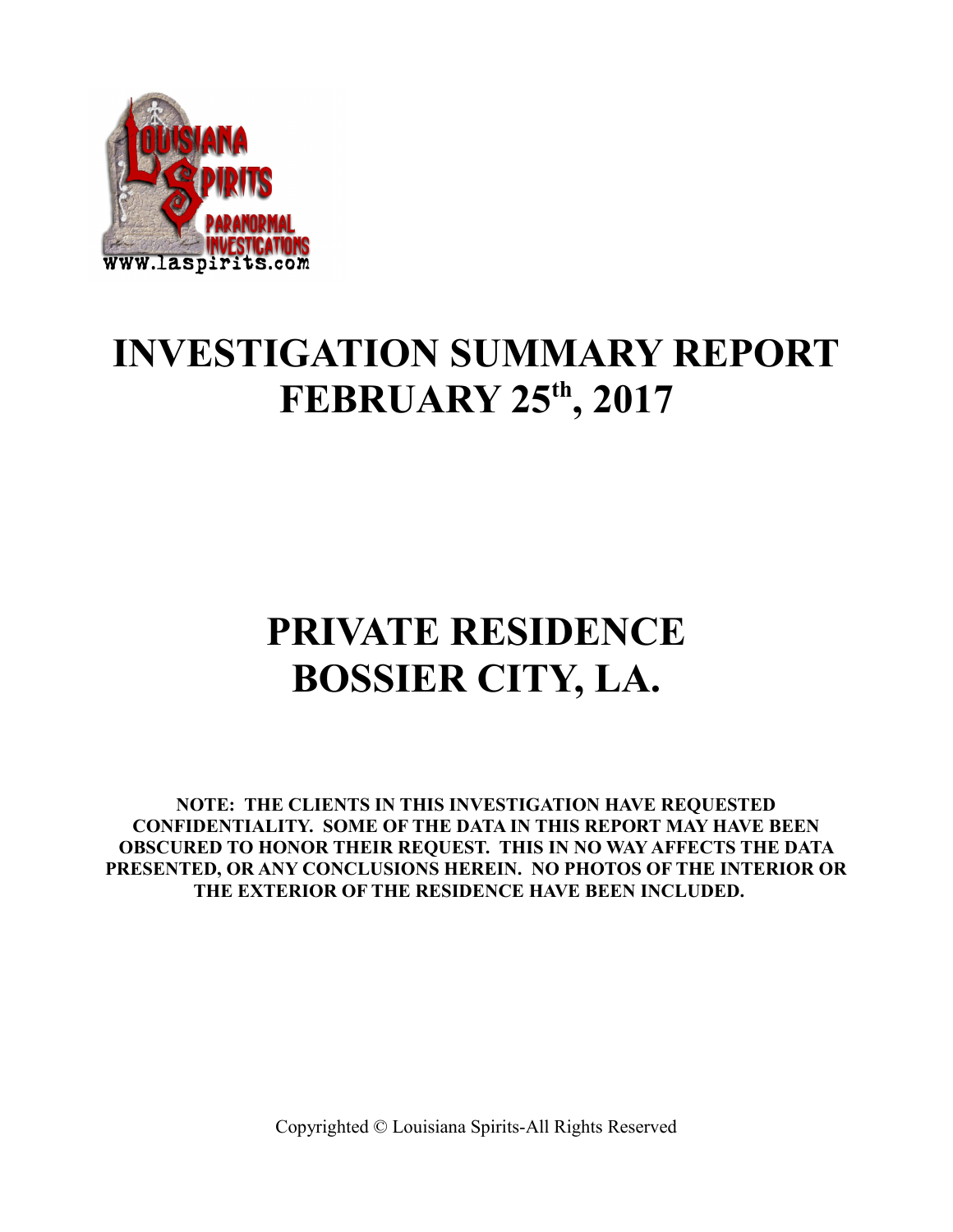# **HISTORY**

The clients have rented the home in a subdivision for about one year. Activity has been noted since fall of 2016. The home sits on ground once occupied by Native Americans, with several mounds noted.

# **EXPERIENCES**

The clients hear footsteps in the attic area. Security cameras have caught what they feel is shadows and apparitions. There is the feeling of an unseen presence in one bedroom.

## **INVESTIGATION**

#### DATE OF INVESTIGATION: February 25, 2017

#### PARTICIPANTS: BESS MAXWELL,KIRK CORMIER, TRACI MYERS, and KEITH MYERS

EQUIPMENT: Digital Cameras, Infrared cameras and DVR system, Digital audio recorders, Ion Counters, P-SB7 Spirit Box, Infra-sound detection equipment, Digital thermometers, Various EMF meters including Tri-Fields, Motion detectors including geophone and laser grid systems, Ovilus interactive voice communications device, and and digital sound recorders.

INVESTIGATION: At the time and places tested, no anomalous photos were taken. No data was noted on video. Nothing unusual was detected by laser grid or geophone. No high EMF fields from AC current were found in any location likely to result in prolonged exposure, although there are some areas of high EMF fields from wiring. No anomalous hot spots or cold spots were noted. No anomalous motions were noted. No standard EVP voices were recorded. Three recordings were noted of words formed by the P-SB7. No excessive positive ion counts were noted. No infrasound, nor standing waves of such, were detected at times of testing, in the areas of testing. No inordinate positive ion counts were noted.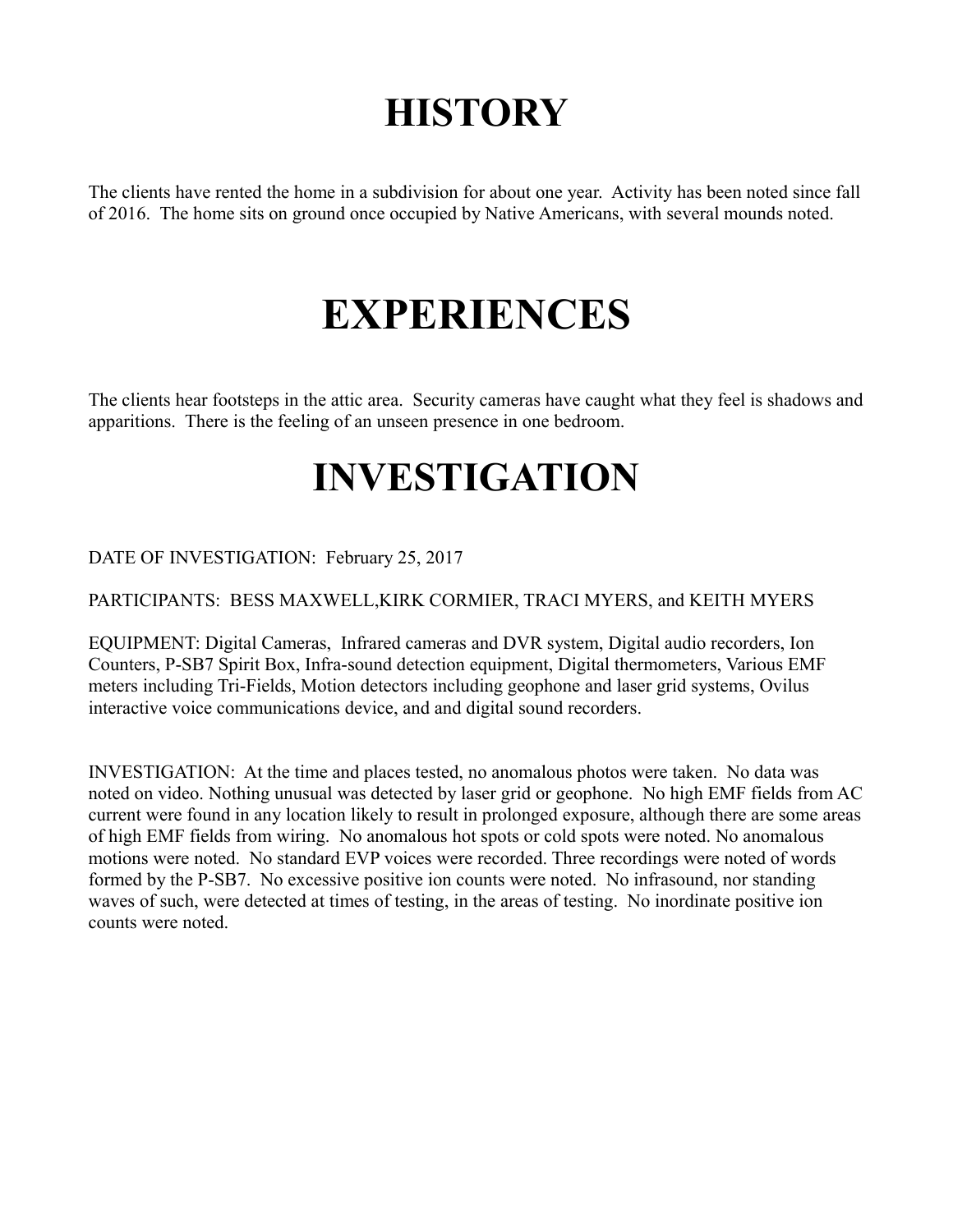### **PART ONE**

### **THE MODEL P-SB7 SPIRIT BOX**

**This device utilizes a milli-second adjustable forward or reverse sweep technique coupled with a white noise distribution between frequency steps. This is designed to add ambient sound energy for the production of real time EVP, allowing for instant feedback in communications attempts. See item 16 in "General Parameters of the EVP Phenomenon".** 

#### **GUEST BEDROOM**

**CLIP ONE: Bess Maxwell: "Can you tell us who lives in this house?" Voice: "WHAT??"**

**CLIP TWO: BESS MAXWELL: "Can you say the names of any of the people in this house?" Voice: "Keith." NOTE: Keith Myers was in another room.**

**CLIP THREE: Bess Maxwell: "Are you trying to get the client's attention?" Female voice: "Richard."**

> **STANDARD EVP NONE NOTED**